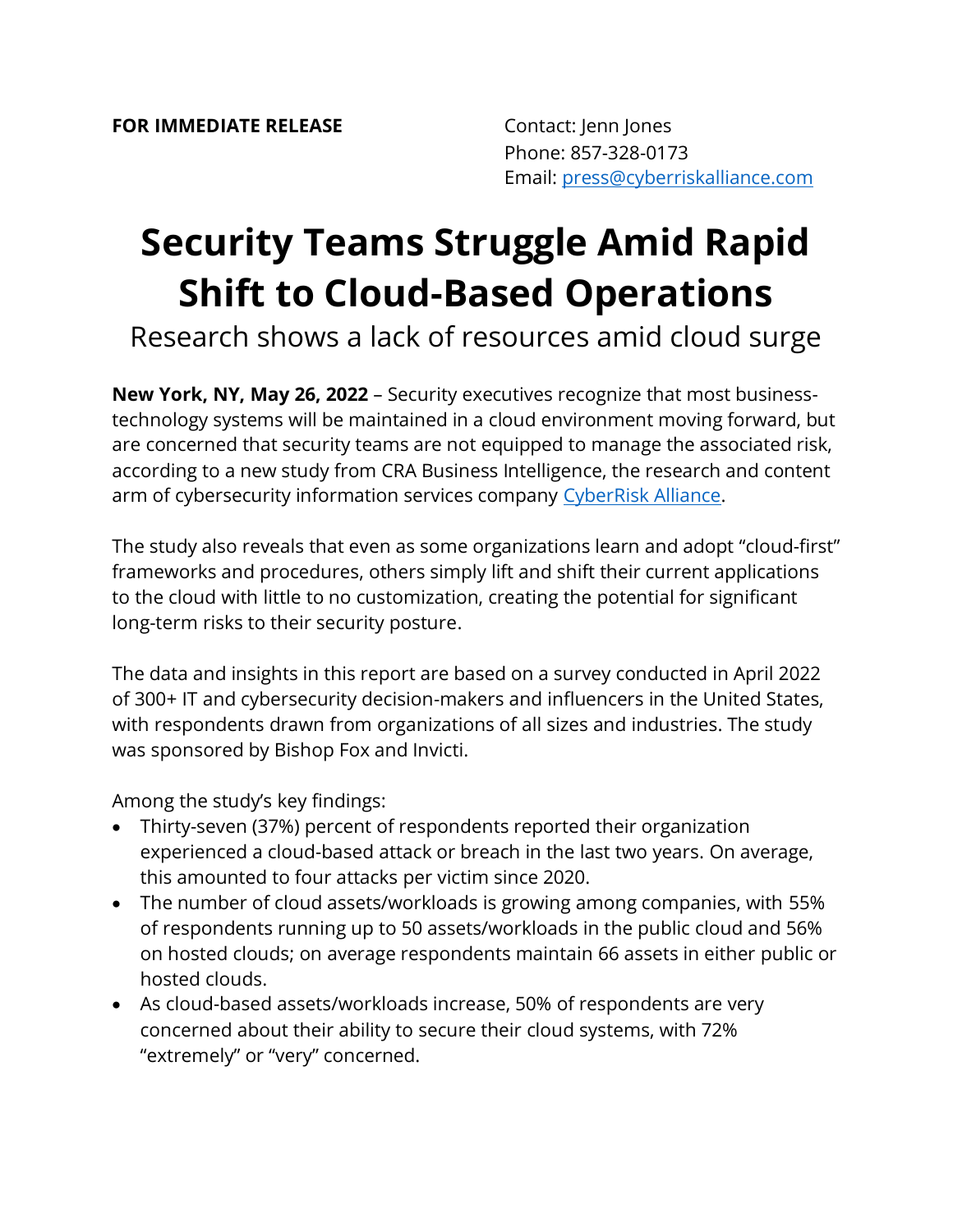• When it comes to the top data security concerns in the cloud, respondents cite the following: Lack of detection/response, compromised users, misconfiguration, and inability to monitor changes within cloud environments.

"With 54% of respondents not experiencing a cloud-based attack or breach, lift and shift (33%) and cloud native (29%) strategies continue to dominate," said Matt Alderman, EVP, Foresight at CyberRisk Alliance. "Our research shows a wide range of security solutions are being used to secure cloud environments, and over 90% of those surveyed indicated they are likely to invest more in cloud security over the next two years. However, selecting the right security solutions for cloud infrastructure creates a need for more education. Only software composition analysis (SCA) and application programming interface (API) security solutions are keeping up with customer expectations."

The report outlines a series of best practices to help organizations better secure their cloud-based resources.

The full research report is available for **[download here](https://www.scmagazine.com/whitepaper/as-cloud-adoption-surges-can-security-keep-pace)**.

## **About CyberRisk Alliance**

CyberRisk Alliance (CRA) is a business intelligence company serving the high growth, rapidly evolving cybersecurity community with a diversified portfolio of services that inform, educate, build community, and inspire an efficient marketplace. Our trusted information leverages a unique network of journalists, analysts and influencers, policymakers, and practitioners. CRA's brands include SC Media, SecurityWeekly, ChannelE2E, MSSP Alert, InfoSec World, Identiverse, Cybersecurity Collaboration Forum, its research unit CRA Business Intelligence, and the peer-topeer CISO membership network, Cybersecurity Collaborative. Click here to learn [more.](https://www.cyberriskalliance.com/)

## **About Bishop Fox**

Bishop Fox is the leading authority in offensive security, providing solu-tions ranging from continuous penetration testing, red teaming, and attack surface management to product, cloud, and application security assessments. Discover why our Cosmos platform was named Best Emerg-ing Technology in the 2021 SC Media Awards and our offerings are con-sistently ranked as "world-class" by our customers. For more information, visit, [www.bishopfox.com.](http://www.bishopfox.com/)